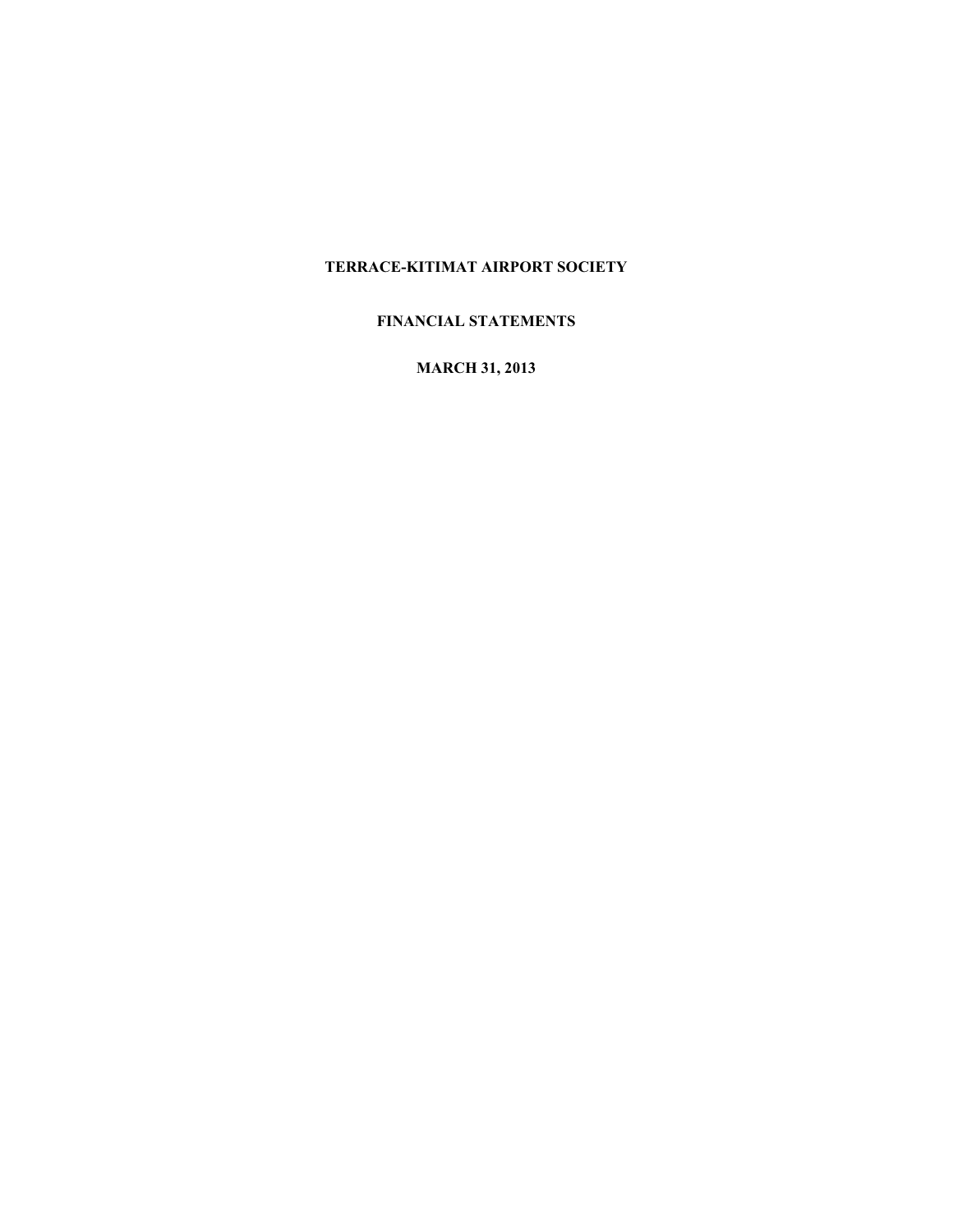# **MARCH 31, 2013**

# **CONTENTS**

|                                                                              | <u>Page</u> |
|------------------------------------------------------------------------------|-------------|
| INDEPENDENT AUDITOR'S REPORT                                                 |             |
| FINANCIAL STATEMENTS                                                         |             |
| <b>Statement of Financial Position</b>                                       |             |
| Statement of Revenues and Expenditures                                       | 3           |
| Statement of Changes in Fund Balances                                        | 4           |
| Statement of Cash Flows                                                      | 5           |
| Summary of Significant Accounting Policies and Other Explanatory Information | 6-9         |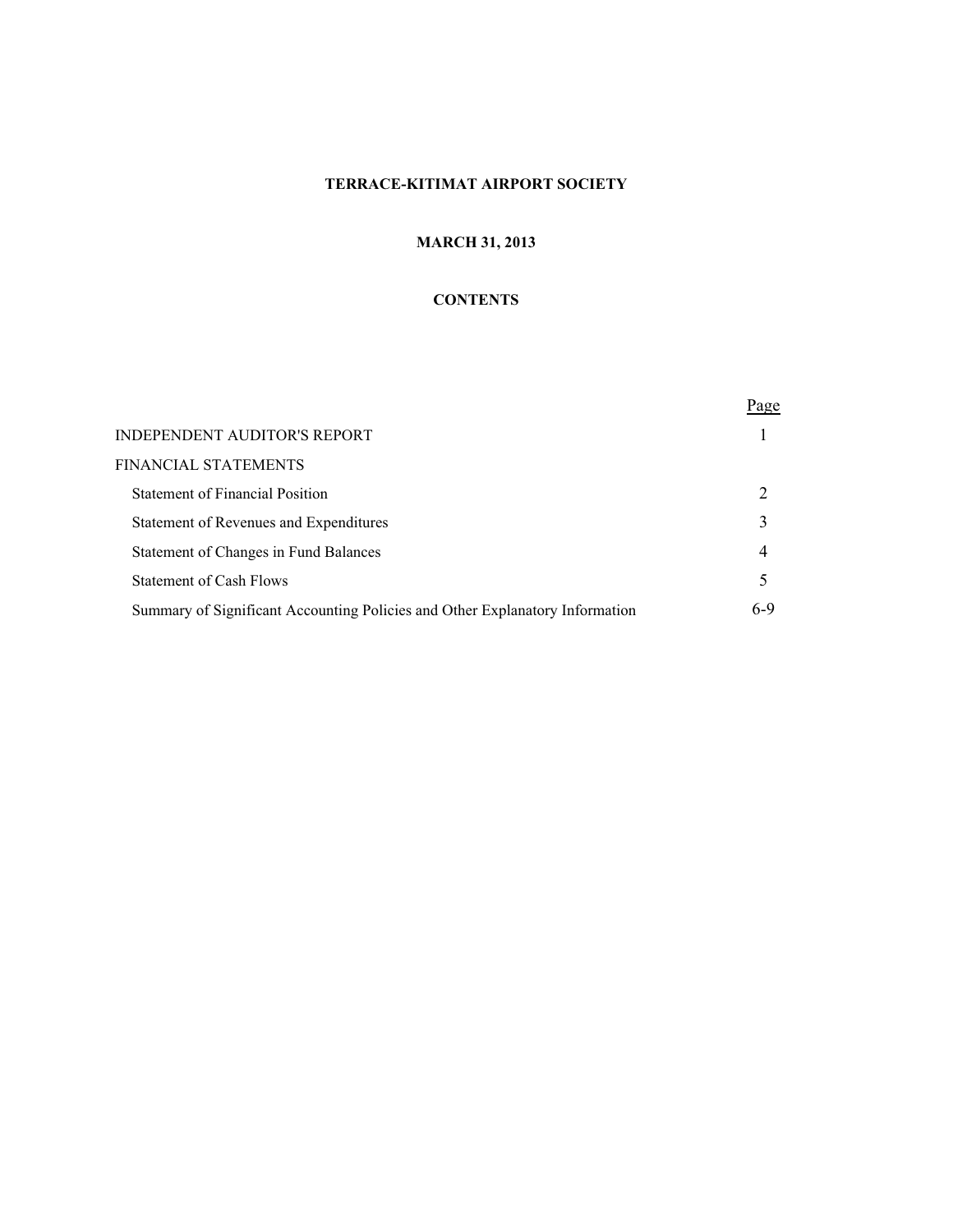#### **INDEPENDENT AUDITOR'S REPORT**

To the Directors of the Terrace-Kitimat Airport Society

We have audited the accompanying financial statements of the Terrace-Kitimat Airport Society, which comprise the statements of financial position as at March 31, 2013, March 31, 2012 and April 1, 2011 and the statements of revenues and expenditures, changes in fund balances and cash flows for the years ended March 31, 2013 and March 31, 2012, and a summary of significant accounting policies and other explanatory information.

Management's Responsibility for the Financial Statements

Management is responsible for the preparation and fair presentation of these financial statements in accordance with Canadian Accounting Standards for Not-for-Profit Organizations, and for such internal control as management determines is necessary to enable the preparation of financial statements that are free from material misstatement, whether due to fraud or error.

Auditor's Responsibility

Our responsibility is to express an opinion on these financial statements based on our audits. We conducted our audits in accordance with Canadian generally accepted auditing standards. Those standards require that we comply with ethical requirements and plan and perform the audit to obtain reasonable assurance about whether the financial statements are free from material misstatement.

An audit involves performing procedures to obtain audit evidence about the amounts and disclosures in the financial statements. The procedures selected depend on the auditor's judgment, including the assessment of the risks of material misstatement of the financial statements, whether due to fraud or error. In making those risk assessments, the auditor considers internal control relevant to the entity's preparation and fair presentation of the financial statements in order to design audit procedures that are appropriate in the circumstances, but not for the purpose of expressing an opinion on the effectiveness of the entity's internal control. An audit also includes evaluating the appropriateness of accounting policies used and the reasonableness of accounting estimates made by management, as well as evaluating the overall presentation of the financial statements.

We believe that the audit evidence we have obtained in our audits is sufficient and appropriate to provide a basis for our audit opinion.

Opinion

In our opinion, the financial statements present fairly, in all material respects, the financial position of the Terrace-Kitimat Airport Society as at March 31, 2013, March 31, 2012, and April 1, 2011, and the results of its operations and its cash flows for the years ended March 31, 2013 and March 31, 2012 in accordance with Canadian Accounting Standards for Not-for-Profit Organizations.

Terrace, British Columbia June 18, 2013

CHARTERED ACCOUNTANTS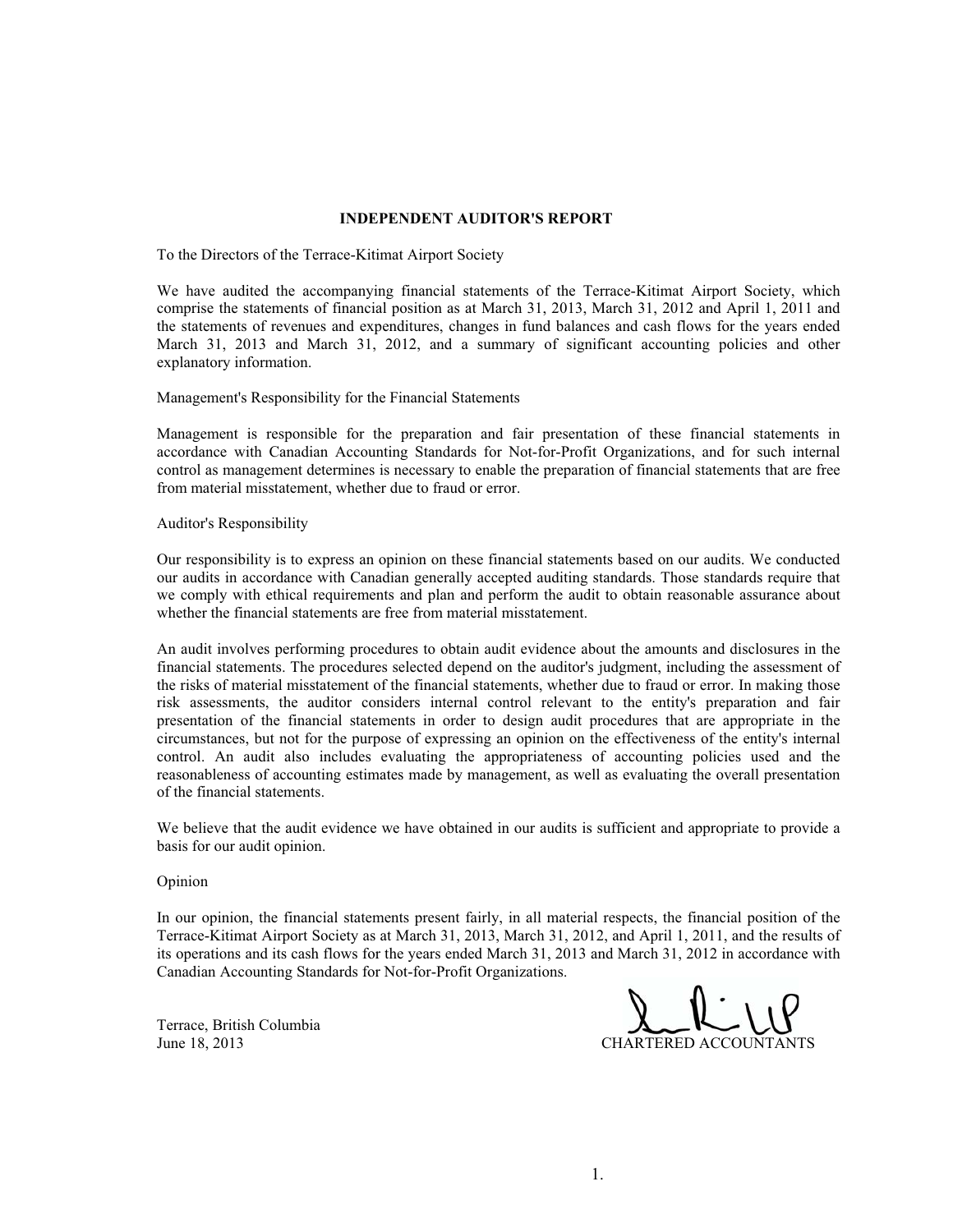#### **TERRACE-KITIMAT AIRPORT SOCIETY STATEMENT OF FINANCIAL POSITION**

|                                             |              |              | <b>AS AT MARCH 31, 2013</b> |                         |                           |                        |                  |
|---------------------------------------------|--------------|--------------|-----------------------------|-------------------------|---------------------------|------------------------|------------------|
|                                             |              | General fund | Capital asset<br>fund       | Capital reserve<br>fund | March 31,<br>2013         | March 31,<br>2012      | April 1,<br>2011 |
| <b>ASSETS</b>                               |              |              |                             |                         |                           |                        |                  |
| <b>CURRENT</b>                              |              |              |                             |                         |                           |                        |                  |
| Cash                                        |              | 182,339      |                             |                         | 182,339                   |                        |                  |
| Accounts receivable                         |              | 262,354      |                             |                         | 262,354                   | 272,197                | 201,204          |
| Inventory                                   |              | 120,115      |                             |                         | 120,115                   | 108,794                | 92,675           |
| Short-term investments                      |              | 27,761       |                             | 700,000                 | 727,761                   | 27,516                 |                  |
| Prepaid expenses                            |              | 26,326       |                             | $\overline{a}$          | 26,326                    | 21,345                 | 12,358           |
|                                             |              | 618,895      |                             | 700,000                 | 1,318,895                 | 429,852                | 306,237          |
| CAPITAL ASSETS (Notes 3 and 4)              |              |              | 11,669,960                  |                         | 11,669,960                | 12,418,117             | 13,323,950       |
|                                             | \$           | 618,895      | \$11,669,960                | 700,000<br>\$           | \$12,988,855              | \$12,847,969           | 13,630,187       |
| <b>LIABILITIES</b>                          |              |              |                             |                         |                           |                        |                  |
| <b>CURRENT</b>                              |              |              |                             |                         |                           |                        |                  |
| <b>Bank</b> indebtedness                    | $\mathbb{S}$ |              | $\mathbb{S}$                | \$                      | $\boldsymbol{\mathsf{S}}$ | $\mathbb{S}$<br>85,954 | 25,964           |
| Revolving demand loan (Note 5)              |              |              |                             |                         |                           | 10,000                 | 660,000          |
| Accounts payable and accrued liabilities    |              | 283,291      |                             |                         | 283,291                   | 225,623                | 208,612          |
| Unearned revenue                            |              | 79,894       |                             |                         | 79,894                    | 62,182                 | 61,338           |
|                                             |              | 363,185      | $\overline{a}$              |                         | 363,185                   | 383,759                | 955,914          |
| <b>NET ASSETS</b>                           |              | 255,710      | 11,669,960                  | 700,000                 | 12,625,670                | 12,464,210             | 12,674,273       |
|                                             | \$           | 618,895      | \$11,669,960                | \$<br>700,000           | \$12,988,855              | \$12,847,969           | 13,630,187       |
| APPROVED OVBEHALF OF THE BOARD:<br>Director |              |              |                             |                         |                           |                        | Director         |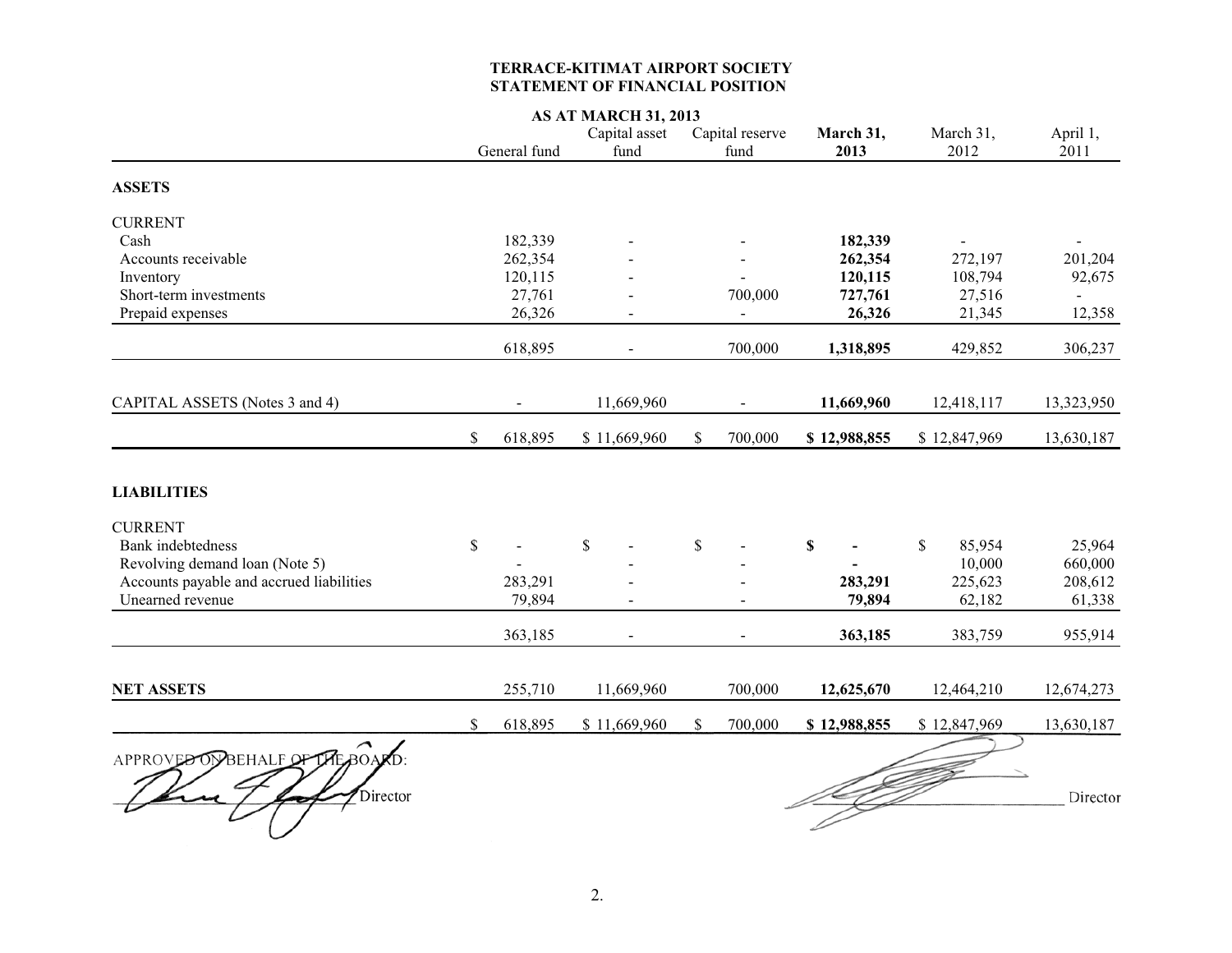#### **STATEMENT OF REVENUES AND EXPENDITURES**

# **FOR THE YEAR ENDED MARCH 31, 2013**

|                                                                                                                                                                                                                  | General fund                                    | fund                                  | 2013                                                         | 2012                                                          |
|------------------------------------------------------------------------------------------------------------------------------------------------------------------------------------------------------------------|-------------------------------------------------|---------------------------------------|--------------------------------------------------------------|---------------------------------------------------------------|
|                                                                                                                                                                                                                  |                                                 |                                       |                                                              |                                                               |
| <b>REVENUE</b>                                                                                                                                                                                                   |                                                 |                                       |                                                              |                                                               |
| Airport user fees                                                                                                                                                                                                | \$<br>2,001,230                                 | \$                                    | 2,001,230<br>\$                                              | 1,751,618<br>S.                                               |
| Landing and other passenger fees                                                                                                                                                                                 | 100.787                                         |                                       | 100,787                                                      | 80,086                                                        |
| Rentals                                                                                                                                                                                                          | 601,394                                         |                                       | 601,394                                                      | 563,080                                                       |
| Parking fees                                                                                                                                                                                                     | 261,698                                         |                                       | 261,698                                                      | 208,756                                                       |
| Other                                                                                                                                                                                                            | 64,232                                          |                                       | 64,232                                                       | 70,477                                                        |
|                                                                                                                                                                                                                  | 3,029,341                                       | $\blacksquare$                        | 3,029,341                                                    | 2,674,017                                                     |
| GENERAL AND ADMINISTRATIVE EXPENSES<br>Amortization of capital assets<br>Bank charges and interest<br>Directors' expenses<br>Salaries, wages and benefits<br>Services, supplies, and administration<br>Utilities | 9,199<br>2,166<br>922,693<br>695,472<br>150,848 | 1,091,439<br>$\overline{\phantom{a}}$ | 1,091,439<br>9,199<br>2,166<br>922,696<br>695,193<br>150,848 | 1,108,085<br>17,526<br>1,988<br>909,980<br>697,980<br>149,021 |
|                                                                                                                                                                                                                  | 1,780,378                                       | 1,091,439                             | 2,871,541                                                    | 2,884,580                                                     |
| NET EARNINGS FROM OPERATIONS<br><b>GAIN ON SALE OF ASSETS</b>                                                                                                                                                    | 1,248,963                                       | (1,091,439)<br>3,936                  | 157,524<br>3,936                                             | (210, 563)<br>500                                             |
| EXCESS (DEFICIENCY) OF REVENUES OVER EXPENSES                                                                                                                                                                    | 1,248,963<br>\$                                 | \$(1,087,503)                         | 161,460<br>S.                                                | (210,063)<br>\$                                               |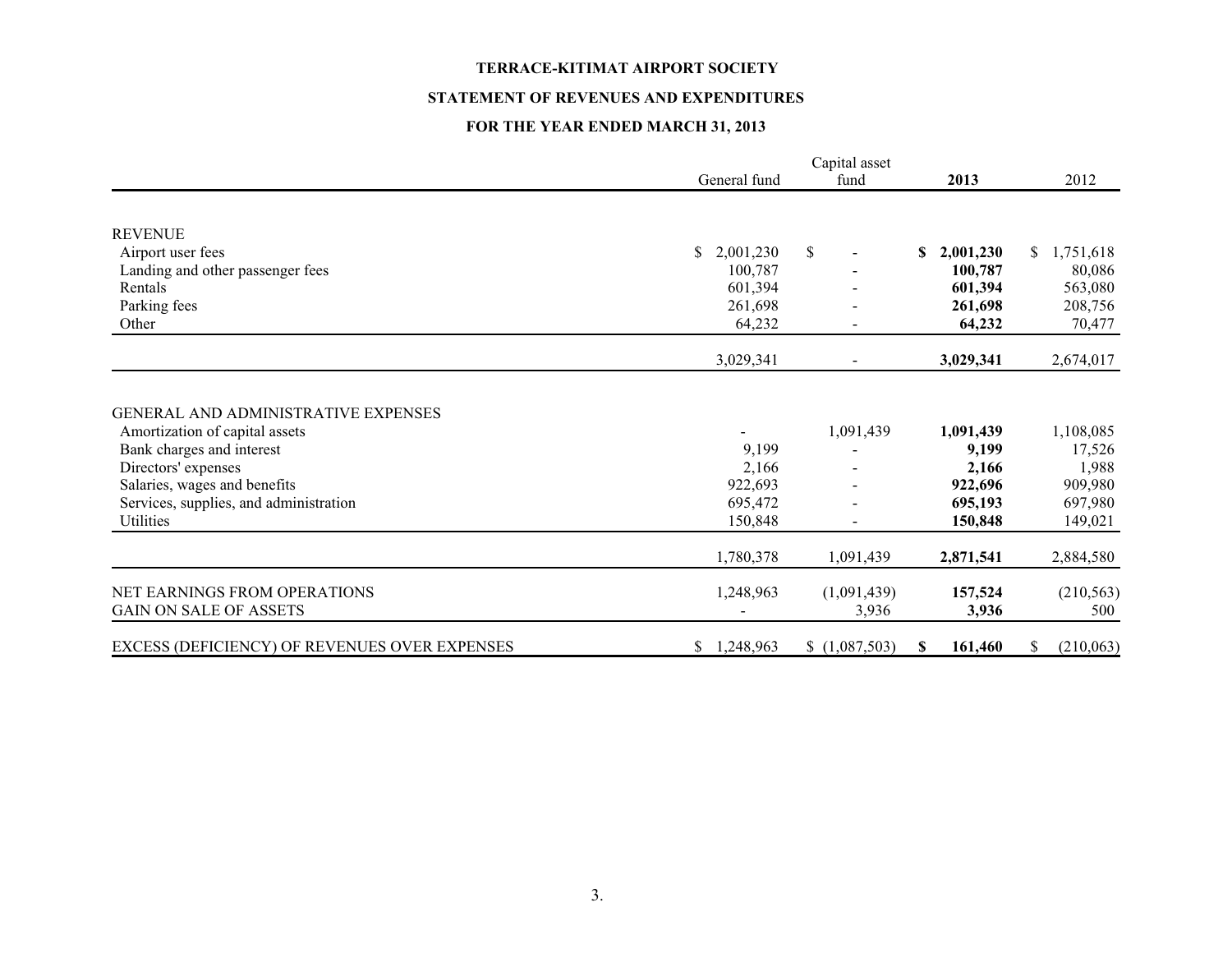#### **STATEMENT OF CHANGES IN FUND BALANCES**

# **FOR THE YEAR ENDED MARCH 31, 2013**

|                                                                                      | General fund             | Capital asset<br>fund  | Capital reserve<br>fund             | 2013         | 2012         |
|--------------------------------------------------------------------------------------|--------------------------|------------------------|-------------------------------------|--------------|--------------|
| FUND BALANCES, BEGINNING OF YEAR                                                     | 46.093                   | \$12,418,117           |                                     | \$12,464,210 | \$12,674,273 |
| EXCESS (DEFICIENCY) OF REVENUES OVER EXPENSES<br><b>INTERFUND TRANSFERS (Note 7)</b> | 1,248,963<br>(1,039,346) | (1,087,503)<br>339.346 | $\overline{\phantom{a}}$<br>700,000 | 161,460<br>- | (210,063)    |
| FUND BALANCES, END OF YEAR                                                           | 255,710                  | \$11,669,960           | 700,000                             | \$12,625,670 | \$12,464,210 |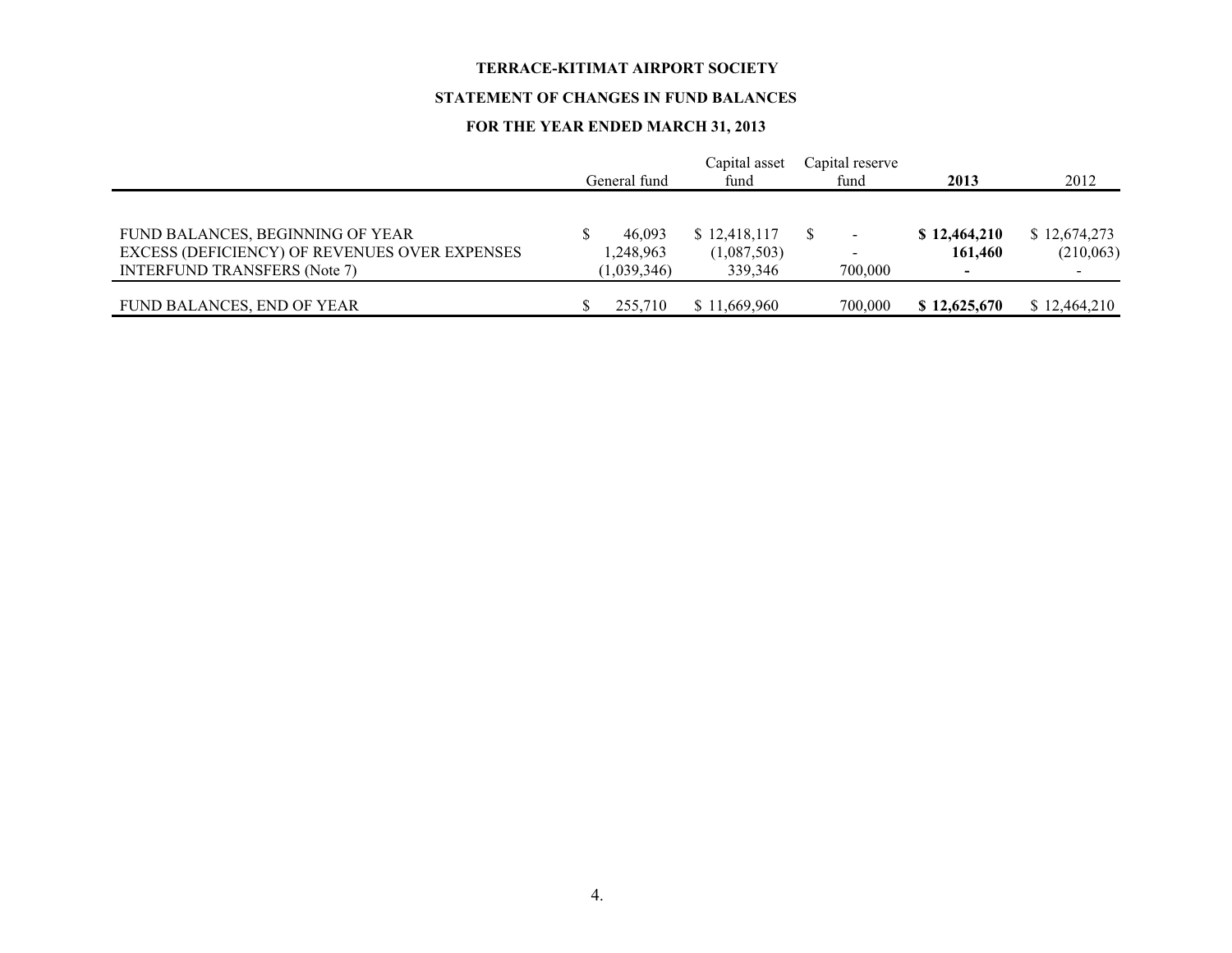#### **STATEMENT OF CASH FLOWS**

# **FOR THE YEAR ENDED MARCH 31, 2013**

|                                                       | 2013          | 2012            |
|-------------------------------------------------------|---------------|-----------------|
| CASH PROVIDED BY OPERATING ACTIVITIES                 |               |                 |
| Deficiency of revenue over expenses                   | \$<br>161,460 | \$<br>(210,063) |
| Adjustments for:                                      |               |                 |
| Amortization of capital assets                        | 1,091,439     | 1,108,085       |
| Gain on sale of assets                                | (3,936)       | (500)           |
|                                                       | 1,248,963     | 897,522         |
| CHANGES IN NON-CASH WORKING CAPITAL BALANCES          |               |                 |
| Increase in accounts receivable                       | 9,843         | (70, 993)       |
| Increase in inventory                                 | (11, 321)     | (16, 119)       |
| (Increase)/decrease in prepaid expenses               | (4,981)       | (8,987)         |
| Increase in accounts payable and accrued liabilities  | 57,668        | 17,011          |
| Increase/(decrease) in unearned revenue               | 17,712        | 844             |
| Total cash provided by operating activities           | 1,317,884     | 819,278         |
| <b>FINANCING ACTIVITIES</b>                           |               |                 |
| Decrease in revolving demand loan                     | (10,000)      | (650,000)       |
| Total cash used in financing activities               | (10,000)      | (650,000)       |
| <b>INVESTING ACTIVITIES</b>                           |               |                 |
| Additions to capital assets                           | (357,099)     | (202, 252)      |
| Purchase of short-term investments                    | (700, 245)    | (27,516)        |
| Proceeds on disposal of capital assets                | 17,753        | 500             |
| Total cash provided by/(used in) investing activities | (1,039,591)   | (229, 268)      |
| INCREASE/(DECREASE) IN CASH                           | 268,293       | (59,990)        |
| CASH/(BANK INDEBTEDNESS), beginning of year           | (85,954)      | (25,964)        |
| CASH/(BANK INDEBTEDNESS), end of year                 | \$<br>182,339 | \$<br>(85,954)  |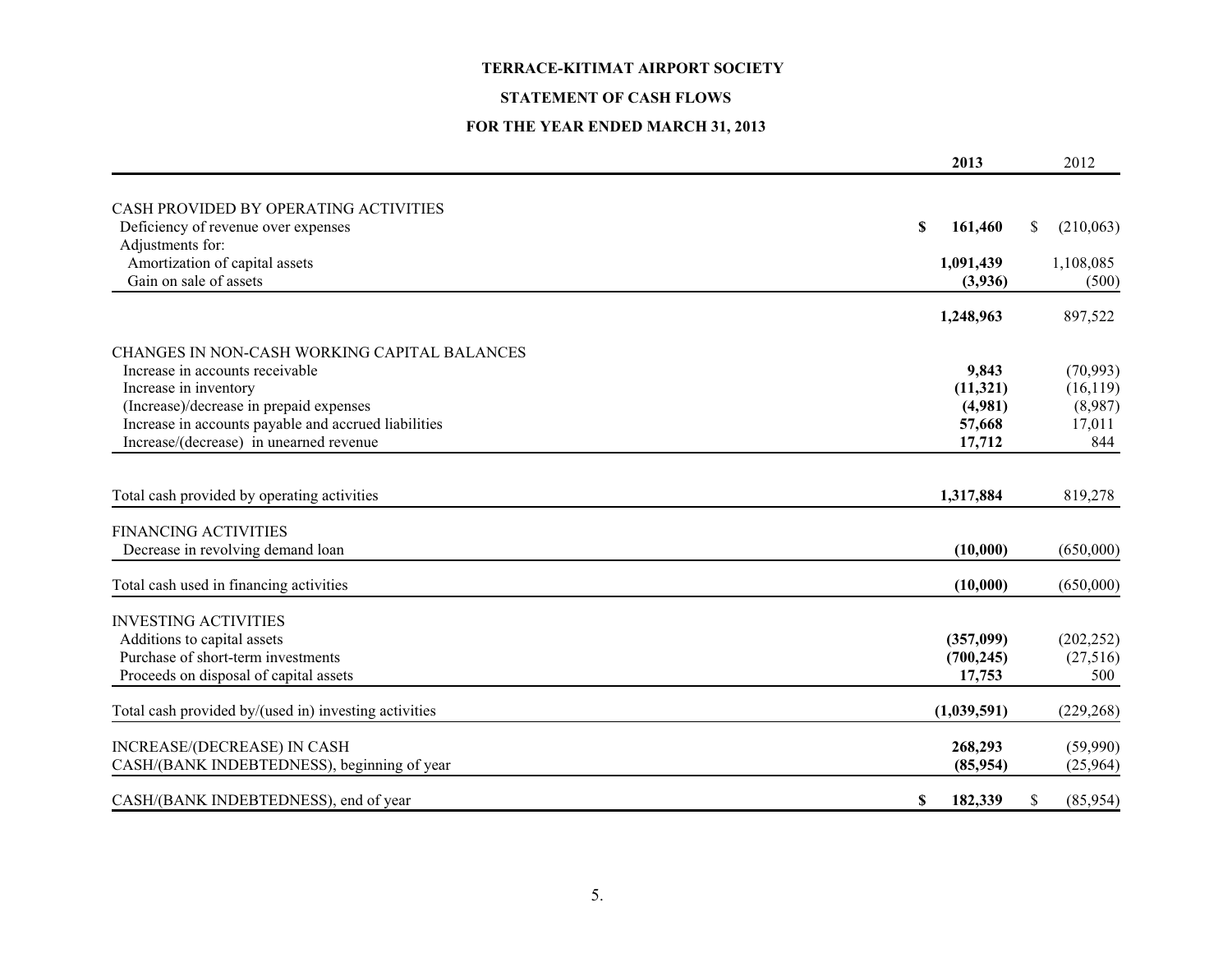#### **MARCH 31, 2013**

### **1. NATURE OF OPERATIONS**

The Terrace-Kitimat Airport Society (the "Society") was incorporated under the Society Act of British Columbia and operates on a not-for-profit basis. Accordingly, the Society is exempt from income taxes. The Society has operated the Northwest Regional Airport since April 1, 1999. The Society's main customers are airlines landing at the airport and various tenants operating businesses on the airport land and premises.

### **2. FIRST TIME ADOPTION OF ACCOUNTING STANDARDS FOR NOT-FOR-PROFIT ORGANIZATIONS**

During the year, the Society adopted Canadian accounting standards for not-for-profit organizations (ASNFPO). These financial statements are the first prepared in accordance with these standards. The adoption of ASNFPO had no impact on net assets as at April 1, 2011 or operations or cash flows for the year ended March 31, 2012 as previously reported in accordance with pre-changeover Canadian generally accepted accounting principles.

### **3. SUMMARY OF SIGNIFICANT ACCOUNTING POLICIES**

#### a) Basis of Presentation

The financial statements of the Society were prepared in accordance with Canadian accounting standards for not-for-profit organizations (ASNFPO) utilizing the restricted fund method of accounting.

#### *General fund*

The general fund reports the functional and general expenditures of the Society and the revenues financing those operations. This fund report unrestricted resources.

#### *Capital asset fund*

The capital asset fund reports the capital assets of the Society, specifically acquisitions, amortization and disposals. The fund balance represents the net book value of the Society's capital assets.

#### *Capital reserve fund*

The capital reserve fund is established for funds internally restricted for future capital infrastructure and maintenance that are specifically but not limited to those works not funded by Transport Canada's capital funding programs, such as water sewer upgrades, ground side road infrastructure, parking infrastructure, runway overlays, and equipment replacement.

#### b) Inventory

The inventory of consumable supplies is recorded at the lower of cost and estimated net realizable value.

#### c) Contributions and Revenue Recognition

The Society follows the restricted fund method of accounting for contributions. Contributions are recognized as revenue of the appropriate restricted fund in the year in which they are received. All other revenues are recognized when they are earned.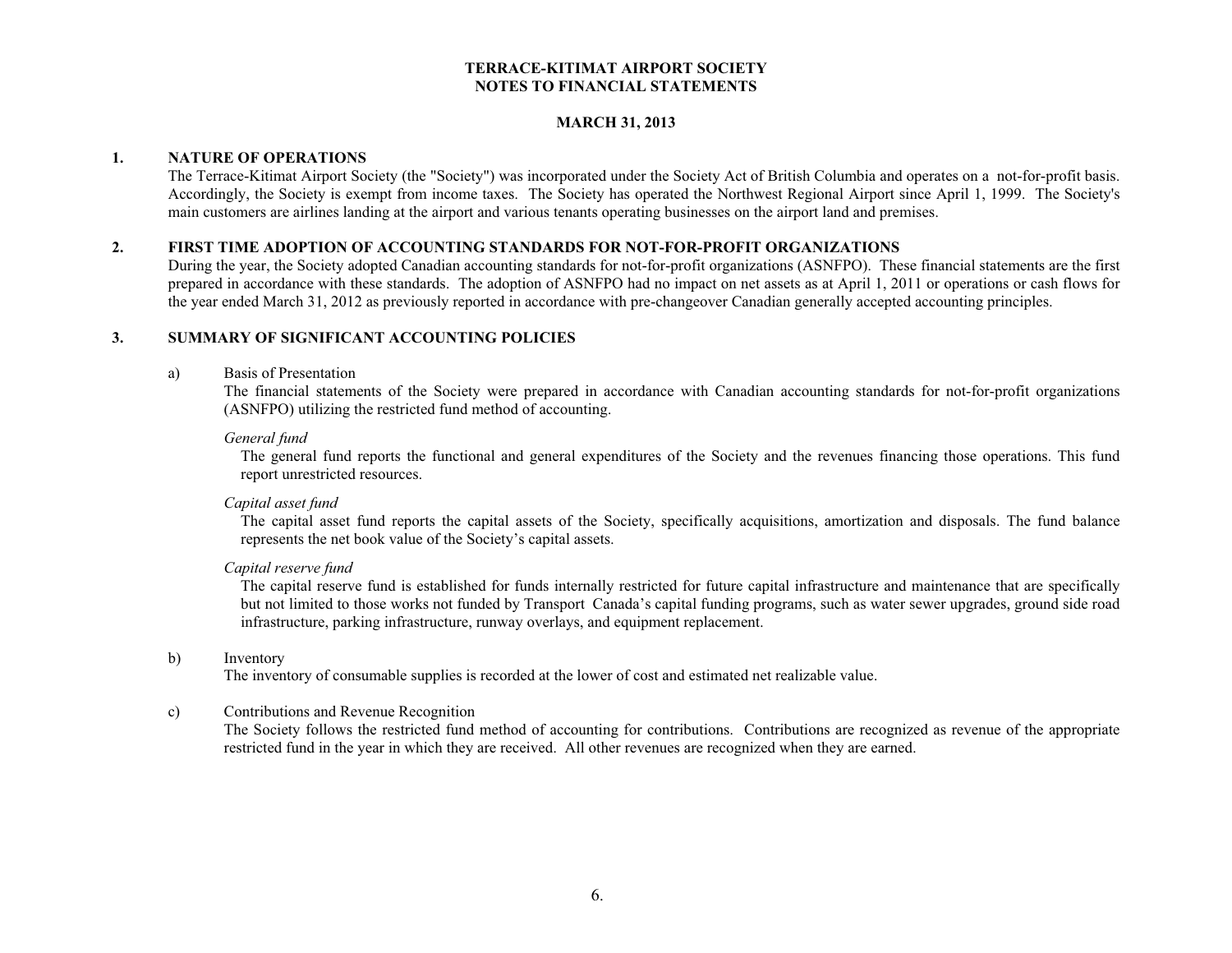## **MARCH 31, 2013**

### **3. SUMMARY OF SIGNIFICANT ACCOUNTING POLICIES (continued)**

#### d) Use of Estimates

The preparation of financial statements in conformity with Canadian generally accepted accounting principles requires management to make estimates and assumptions that affect the reported amounts of assets and liabilities and the disclosure of contingent assets and liabilities at the date of the financial statements and the reported amounts of revenues and expenses during the period. Actual results could differ from these estimates.

#### e) Financial Instruments - Recognition and Measurement

All financial instruments are included on the statement of financial position and are initially measured at fair value. Subsequent measurement and recognition of changes in fair value of financial instruments depend on their initial classification.

Held for trading financial investments are measured at fair value and all gains and losses are included in net income in the period in which they arise. Loans and receivables, investments held to maturity and other financial liabilities are measured at amortized cost.

The Society has classified its bank indebtedness and revolving demand loan as held-for-trading. Accounts receivable is classified as loans and receivables. Accounts payable and accrued liabilities and revolving demand loan are classified as other liabilities.

#### f) Long-lived Assets

Long-lived assets are reviewed for impairment whenever changes in circumstances indicate that the carrying amount of an asset may not be recoverable. For purposes of evaluating the recoverability of long-lived assets, the recoverability test is performed using undiscounted net cash flows estimated to be generated by the assets.

#### g) Capital Assets

Purchased capital assets are recorded at cost. Contributed capital assets are recorded at fair value at the date of contribution. Amortization is provided annually at rates calculated to write-off the assets over their estimated useful lives as follows:

| <b>Buildings</b>                | - 3% to 10% per annum straight line |
|---------------------------------|-------------------------------------|
| Paving                          | - 7% per annum straight line        |
| Mobile and automotive equipment | - 5% to 10% per annum straight line |
| Office furniture and equipment  | - 10% per annum straight line       |
| Aircraft landing aids           | - 10% per annum straight line       |
| Shop equipment                  | - 10% per annum straight line       |
| Computer equipment and software | - 33% per annum straight line       |

#### h) Income taxes

The Society is exempt from federal and provincial income taxes as well as capital tax.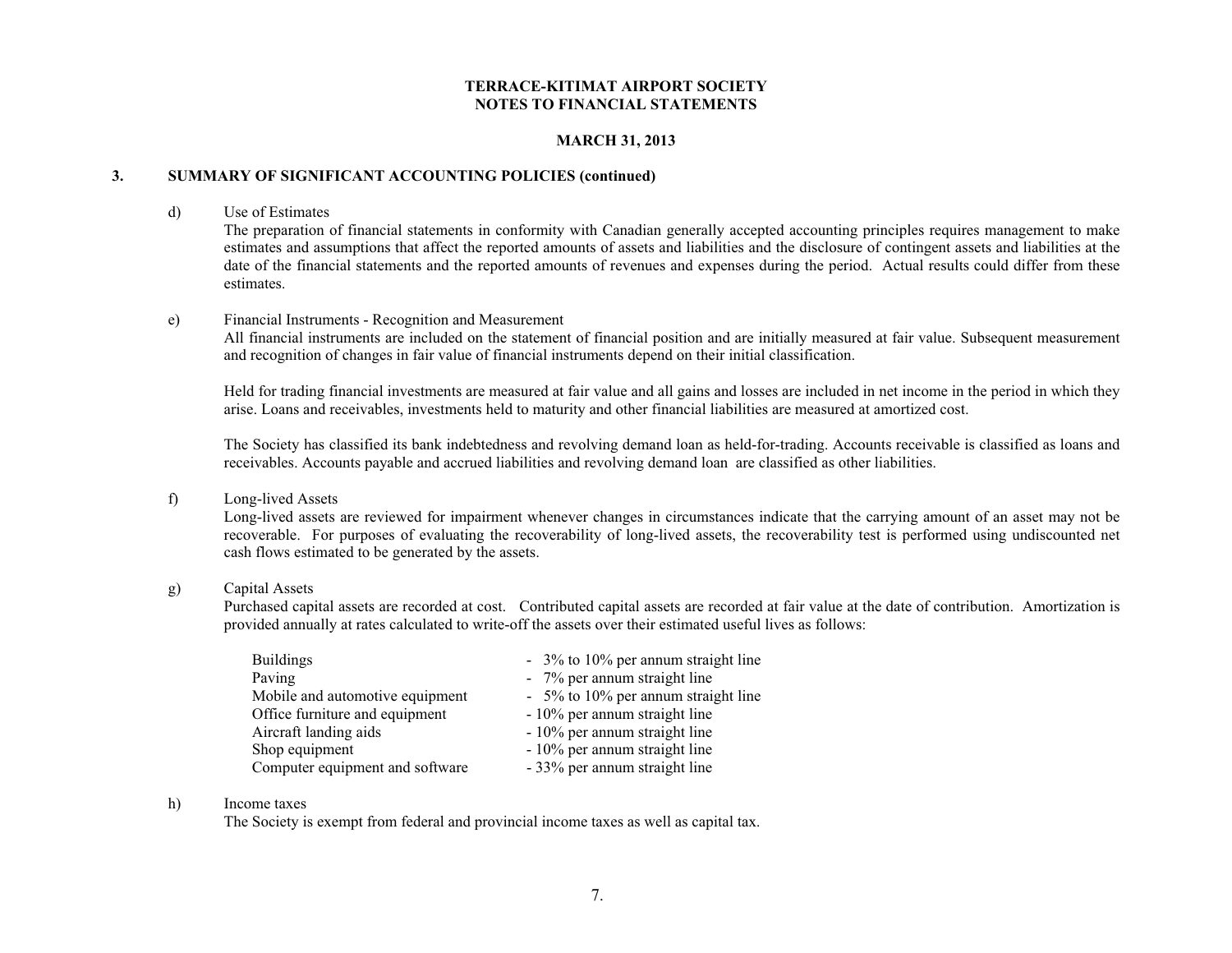### **MARCH 31, 2013**

### **4. CAPITAL ASSETS**

|                                 | Accumulated          |              |                 |                 |  |  |
|---------------------------------|----------------------|--------------|-----------------|-----------------|--|--|
|                                 | Cost<br>Amortization |              | <b>Net 2013</b> | Net 2012        |  |  |
|                                 |                      |              |                 |                 |  |  |
| Land                            | \$1,926,004          | S            | 1,926,004<br>S. | 1,926,004<br>S. |  |  |
| <b>Buildings</b>                | 7,281,013            | 1,943,228    | 5,337,785       | 5,448,938       |  |  |
| Paving                          | 10,470,697           | 7,521,937    | 2,948,760       | 3,646,807       |  |  |
| Mobile and automotive equipment | 2,627,029            | 1,427,702    | 1,199,327       | 1,159,336       |  |  |
| Office furniture and equipment  | 33,861               | 26,859       | 7,002           | 8,439           |  |  |
| Aircraft landing aids           | 710.714              | 626,957      | 83,757          | 55,184          |  |  |
| Shop equipment                  | 405,900              | 269,650      | 136,250         | 154,492         |  |  |
| Computer equipment and software | 110,946              | 79,871       | 31,075          | 18,917          |  |  |
|                                 | \$23,566,164         | \$11,896,204 | \$11,669,960    | \$12,418,117    |  |  |

During the year, the Society received \$61,280 of government assistance for the Hazard Beacon (Big Herman) project. This amount has been netted against the cost of aircraft landing aids.

#### **5. REVOLVING DEMAND LOAN**

The Society has a Toronto-Dominion Bank line of credit available to it in the amount of \$1,500,000 which bears interest at a rate of prime less 0.1% per annum, secured by a general security agreement and first mortgage over land and buildings.

### **6. PENSION INFORMATION**

The Society and its employees contribute to the Municipal Pension Plan (the "plan"), a jointly trusted pension plan. The Board of Trustees, representing plan members and employers is responsible for overseeing the management of the pension plan, including investment of the assets and administration of benefits. The pension plan is a multi-contributory pension plan. Basic pension benefits are defined. The plan has approximately 163,000 active contributors.

Every three years an actuarial valuation is performed to assess the financial position of the plan and the adequacy of plan funding. The most recent valuation as at December 31, 2009 indicates a deficit of \$1.024 billion. The actuary does not attribute portions of the deficit to individual employers. During the year, the Society paid \$61,226 (2012 - \$47,565) for employer contributions to the plan.

#### **7. INTERFUND TRANSFERS**

During the current year \$339,346 was transferred from the general fund to capital asset fund representing net capital assets acquired during the year. \$700,000 was transferred from the general fund the capital reserve fund during the current year.